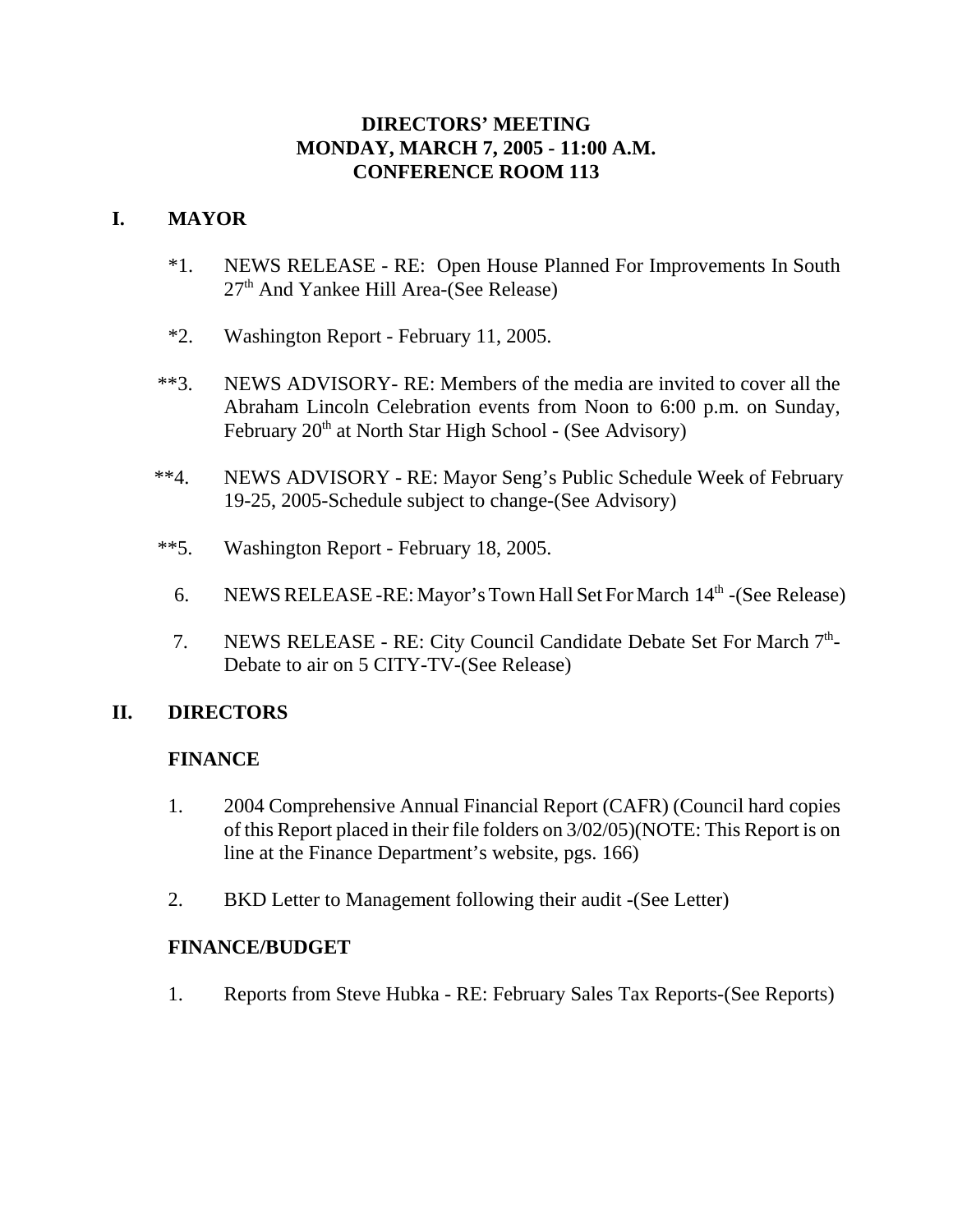### **FINANCE DEPARTMENT/CITY TREASURER**

- \*1. Monthly City Cash Report City of Lincoln-Pledged Collateral Statement January 31, 2005.
- \*\*2. EMS Cash Receipts/Expenditure Data FY 2004-05.
- \*\*3. Material from Don Herz, Finance Director & Melinda J. Jones, City Treasurer - RE: Resolution & Finance Department, Treasurer of Lincoln, Nebraska - Investments Purchased February 7 thru February 18, 2005.

## **PARKS & RECREATION**

\*\*1. Material - RE: Tree Easements -(See Material)

### **PERSONNEL**

\*\*1. Memo from Don Taute - RE: Bill #05-10 - response to the Action from the February 14, 2005 meeting, Item #22 on the Agenda -(See Memo)

### **PLANNING**

- \*1. Letter from Brian Will to Kent Braasch, Essex Corporation RE: The Preserve on Antelope Creek 7<sup>th</sup> Addition-Final Plat #04094 generally located at South 80th Street and Pioneers Blvd. - (See Letter)
- \*\*2. Message from Jean Walker RE: Wal-Mart Public Hearing Postponement Notice (See Notice)
	- 3. Response E-Mail from Marvin Krout to Terry Werner RE: Hwy 34 Apartment Development -(See E-Mail)

#### **PLANNING COMMISSION FINAL ACTION .....**

- \*1. Special Permit No. 1816A (Continuation of soil excavation operation-N.W. 40th & West Vine Streets) Resolution No. PC-00902.
- 2. Use Permit No. 145A (Adjustment to O-3 Office Park District sign requirements-Pine Lake Plaza, South 84<sup>th</sup> Street and Highway 2) Resolution No. PC-00903.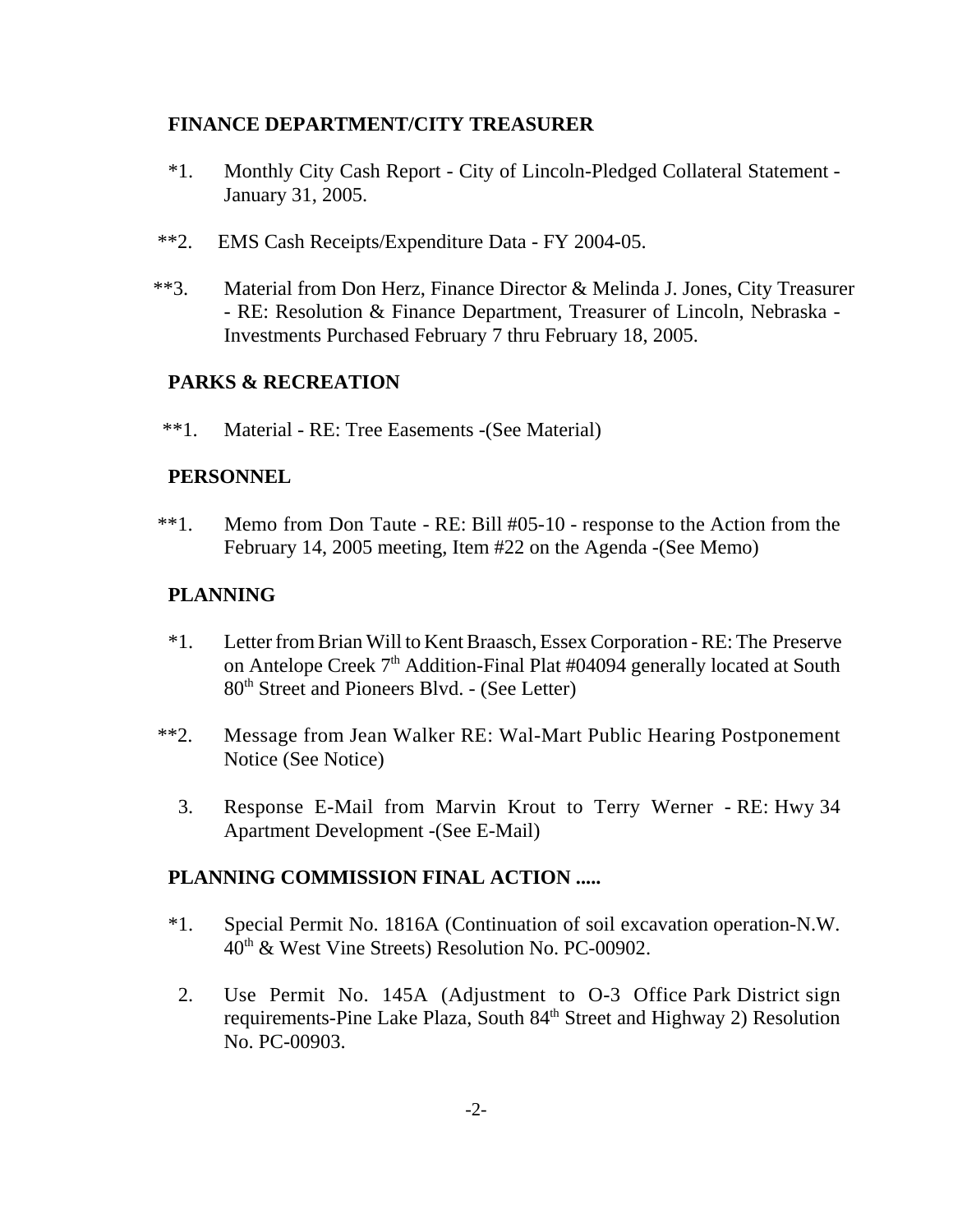### **PUBLIC WORKS & UTILITIES**

- \*1. Public Works & Utilities ADVISORY RE: Pre-Construction Open House-South 27<sup>th</sup> Street and Yankee Hill Road Improvements-Project Numbers 701668, 701662, 701596B-(See Advisory)
- \*\*2. Letter & Motion-To-Amend #1 from Michael Brienzo, Transportation Planning, Public Works Dept. to Marvin Krout, Planning Director-RE: Transportation Amendments for the US-77 Highway Improvements: Lincoln West Beltway -(See Material)
- \*\*3. Memo & Map from Nicole Fleck-Tooze RE: Item #4 05-19 on City Council Agenda-Proposed 2005 Storm Sewer & Drainage System-GO Bond Issue-General Project Locations -(See Material)
	- 4. Memo from Steve Masters & Gary Brandt RE: Multi-Year Funding of Wastewater Capital Improvement Projects -(See Memo)

### **WEED CONTROL AUTHORITY**

\*1. Combined Weed Program-City of Lincoln-January 2005 Monthly Report.

### **WOMEN'S COMMISSION**

1. Director's Report from Bonnie Coffey - February 2005.

### **III. CITY CLERK**

\*1. Letter from Deputy City Clerk Teresa J. Meier to D.O. & J.O., Inc., DBA O'Rourke's Tavern - RE: Please be advised that the Lincoln City Council, on  $2/14/05$ , continued the public hearing & action on the application of  $O'$ Rourke's Tavern to Feb.  $28<sup>th</sup>$  - City Council requires your attendance at the meeting & requests a computerized mock-up of the design of the 6 ft. fence to be used-(See Letter)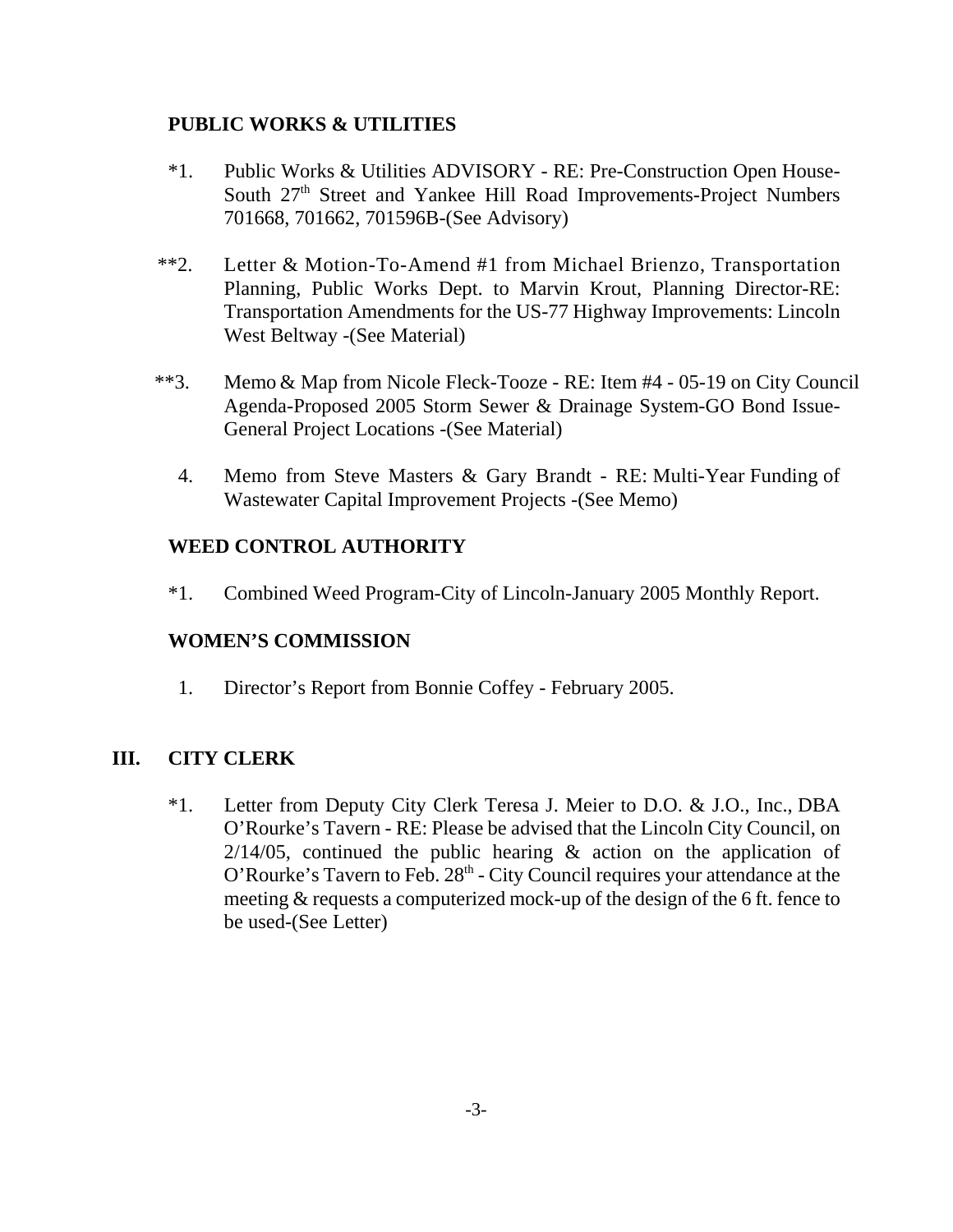### **IV. COUNCIL**

### **A. COUNCIL REQUESTS/CORRESPONDENCE**

#### **JON CAMP**

- 1. Request to Finance Department RE: Storm Sewer Bond Issue Project Expenses (RFI #88 - 02-18-05). — **1.) SEE RESPONSE FROM PUBLIC WORKS & UTILITIES DEPARTMENT RECEIVED ON RFI#88-02/23/05.**
- \*\*2. E-mail correspondence to Jon Camp from Rob Simon RE: Eminent Domain Process. (See e-mail)
- \*\*3. E-mail to Jon Camp from John Hornyak RE: 24 Hour Lighting on the Livingston Property -(See E-Mail)

### **JONATHAN COOK**

1. OUTSTANDING Request to **Public Works & Utilities Department** - RE: Snow plowed onto sidewalks repeatedly (RFI#122 - 01/11/05)

#### **GLENN FRIENDT**

1. Request to Marc Wullschleger, Urban Development Director /Lynn Johnson, Parks & Recreation Director - RE: Next steps for the University Place property vacation (RFI#41-02/02/05). — **1.) SEE RESPONSE FROM MARC WULLSCHLEGER, URBAN DEVELOPMENT DIRECTOR RECEIVED ON RFI#41-02/09/05.**

### **ANNETTE McROY**

1. Request to Don Taute, Personnel Director RE: Breakdown for Each Department for specifically requested information on M-Class Employees for Years 1995, 2000 and 2003 (**RFI #164 - 02-18-05** - Joint Request w/P.Newman)

### **PATTE NEWMAN**

1. Request to Ann Harrell, Acting Public Works Director/ Larry Worth, StarTran - RE: Larry Worth's memo summarizing the StarTran Town Hall Meeting on Jan. 22nd (RFI#29-02/08/05). — 1.) **SEE RESPONSE FROM LARRY WORTH, STARTRAN RECEIVED ON RFI#29-02/10/05.**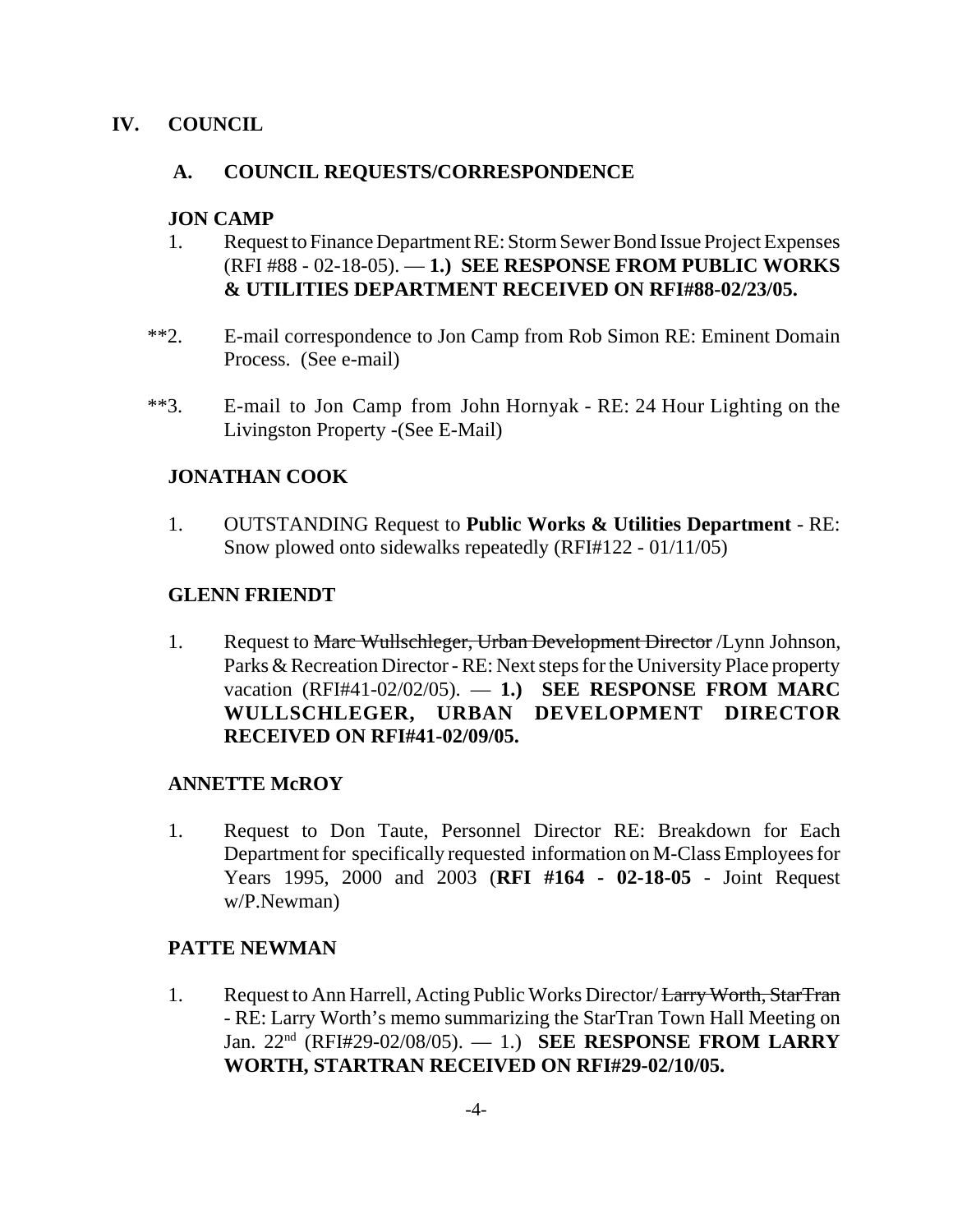- 2. Request to Don Taute, Personnel Director RE: Breakdown for Each Department for specifically requested information on M-Class Employees for Years 1995, 2000 and 2003 (**RFI #30 - 02-18-05** - Joint Request w/A.McRoy)
- \*\*3. E-mail to Patte Newman from Paul Marxhausen with response from Joan Ray - RE: Note on Wal-Mart,  $84<sup>th</sup>$  & Adams-(See E-Mail)
- \*\*4. E-mail to Patte Newman from Todd Wicken, R.O.W. Division, Property Management - RE: The proposed Wal-Mart at 84<sup>th</sup> & Adams-(See E-Mail)
- \*\*5. E-mail to Patte Newman from Brandon Koll & Shelley Longsine RE: Woods Park Master Plan-(See E-Mail)

### **V. MISCELLANEOUS**

- \*1. E-mail from Melissa Landis RE: Support Change of Zone  $\#05003 \&$ Miscellaneous #05001(Council received a copy of this E-Mail on 2/14/05) (See E-Mail)
- \*2. E-mail from Fernando Pages RE: 405 S. 26<sup>th</sup> Street (Council received on 2/14/05) (See E-Mail)
- \*3. E-mail from Fernando Pages RE: 405 S. 26<sup>th</sup> Street (Council received on 2/14/05)(See E-Mail)
- \*4. E-mail from Congressman Emanual Cleaver, II RE: Regional Mayors' Summit on Friday, February 18, 2005 - (Council received on 2/14/05)(See E-Mail)
- \*5. E-mail from Tim & Ellen Kraft RE: Smoking Ordinance -(See E-Mail)
- \*\*6. E-mail from Peggy Struwe, President of the Hawley Area Neighborhood Association RE: COZ #05003 & Miscellaneous #05001 (Lighting Standards for Businesses that abut residential zoning districts.
- \*\*7. E-mail from Mary Roseberry-Brown RE: Proposed Hotel Development-Eminent domain for hotel -(See E-Mail)
- \*\*8. E-mail from John Ewald, Senior, Palmyra High School- RE: 'Thank you' was present at the Jan. 31st Council meeting- voting to waive the impact fee for the veterinary office-(See E-Mail)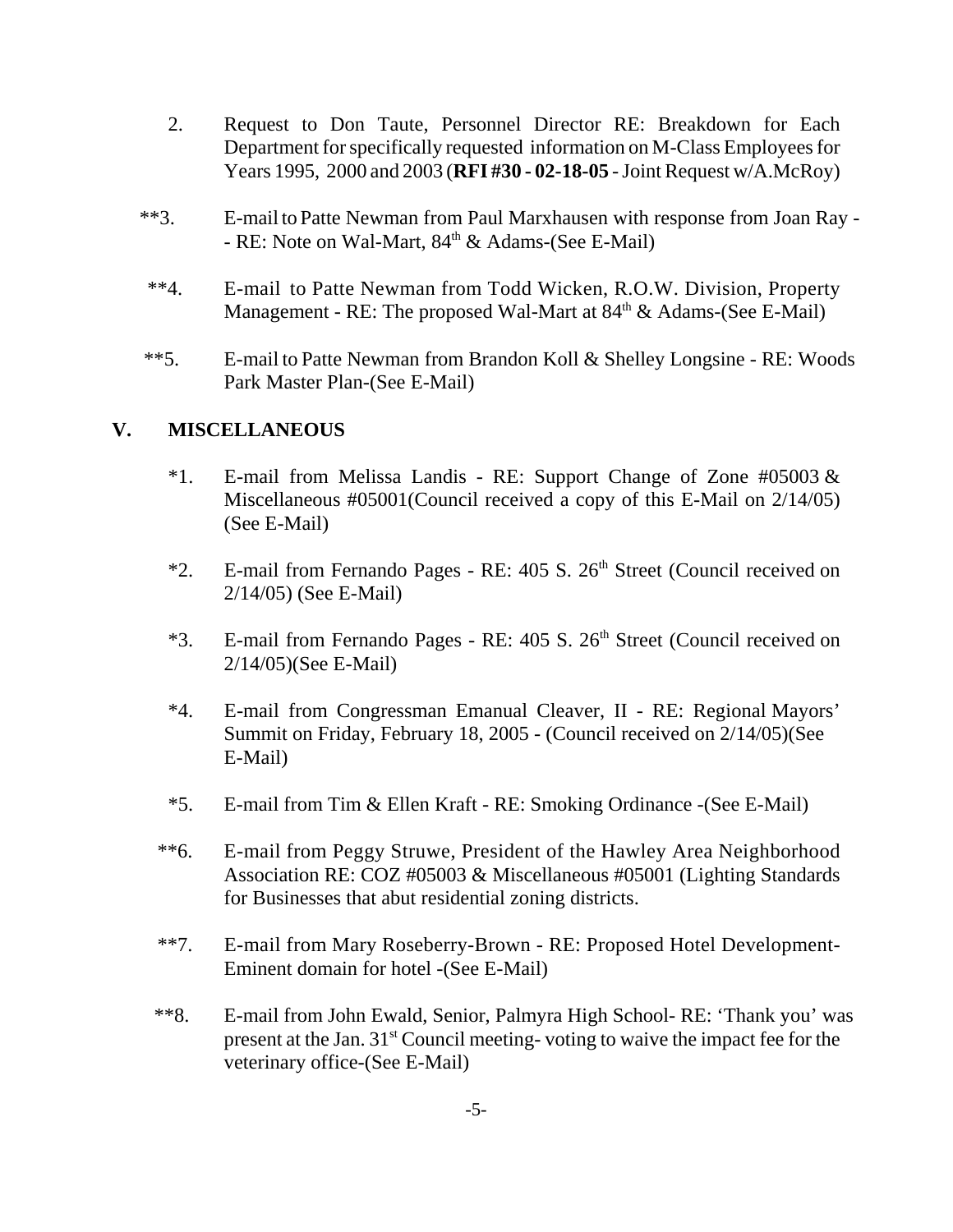- \*\*9. E-mail from Jay Edmiston RE: Wal-Mart at 84<sup>th</sup> & Adams -(See E-Mail)
- \*\*10. E-mail from Nancy Thyparambil, Faith Lutheran School RE: Wal-Mart at  $84<sup>th</sup>$  & Adams-(See E-Mail)
- \*\*11. E-mail from Larry Giebelhaus-RE: Smoking Ban-(See E-Mail)
- \*\*12. E-mail from Joseph W. Johnson, Jr.-RE: Eminent Domain-(See E-Mail)
- \*\*13. Letter from Brian & Dana Meves RE: The proposed Wal-Mart at  $84<sup>th</sup>$  & Adams -(See Letter)
- \*\*14. E-mail from David Oenbring RE: Eminent Domain-(See E-Mail)
- \*\*15. Letter from Polly McMullen, President, Downtown Lincoln Association; & Michelle Waite, Chair, Downtown Lincoln Association to Mark Hunzeker, Pierson Fitchett Law Firm - RE: On behalf of the DLA Executive Committee, we thank you for joining us at our February  $15<sup>th</sup>$  meeting to discuss proposed changes to the downtown theater policy which your client, Dr. Greg Sutton, intends to submit to the City-(See Letter)
- \*\*16. E-mail from Jim Johnson RE: Don't water down the Living Wage ordinance! - (See E-Mail)
- \*\*17. E-mail from Michael & Shari Luft RE: The proposed Wal-Mart Super Center - (See E-Mail)
- \*\*18. E-mail from Jo Forbes RE: Woods Park Tennis Courts-(See E-Mail)
- \*\*19. E-Mail from Mel Meister RE: Against the City putting another hotel downtown and destroying many small businesses that are located on that block-(See E-Mail)
- \*\*20. E-mail from Kenneth & Ada Bishop RE: Eminent Domain-(See E-Mail)
- \*\*21. Letter from Rick Meyer RE: The Capital Humane Society contract-(See Letter)
- \*\*22. E-mail from Janelle Lamb RE: Proposed Hotel Site and Eminent Domain- (See E-Mail)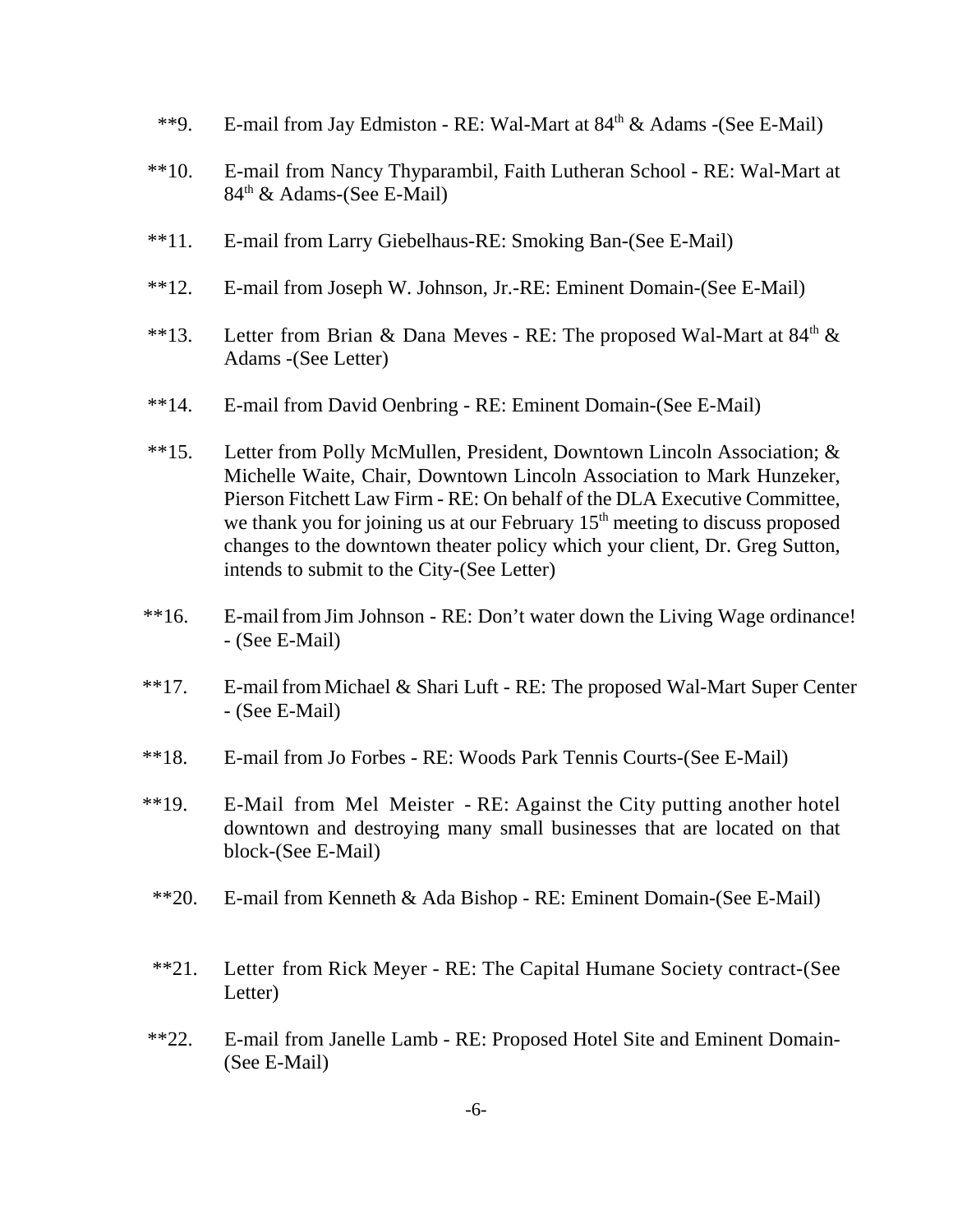- \*\*23. E-mail from David Lamb RE: Eminent Domain (See E-Mail)
- \*\*24. E-mail from Jessica A. Swift, RD, LMNT RE: Opposed to Hotel Project-(See E-Mail)
- \*\*25. E-mail from Joseph W. Johnson, Jr. RE: Eminent Domain -(See E-Mail)
- \*\*26. E-mail from Roger Yant RE: Eminent Domain (See E-Mail)
- \*\*27. E-mail from Jack Graziano RE: Eminent Domain BBR -(See E-Mail)
- \*\*28. E-mail from Joe Durante RE: Hotel Development -(See E-Mail)
- \*\*29. E-mail from Karon Harris RE: Wal-Mart Proposal at 84<sup>th</sup> & Adams-(See E-Mail)
- \*\*30. E-mail from Doyle Adams RE: The proposed Wal-Mart at 84<sup>th</sup> & Adams-(See E-Mail)
- \*\*31. Letter from Michael McDannel RE: Opposed-Woods Park Master Plan-(See Letter)
- \*\*32. Letter from Richard Kimbrough RE: Eminent Domain -(See Material)
	- 33. Letter from Danny Walker, President, South Salt Creek Community Organization - RE: SSCCO response to memo dated February 11, 2005-4th Street Corridor-(See Letter)
	- 34. Letter & Material from Ron Davis RE: Bellyaching About the Costs of Providing Treatment For Heart Patients and about a Severe Drop In Revenue Due to Competition-(See Material)
	- 35. E-Mail from Fred Freytag RE: Woods Park Master Plan -(Council received on 2/28/05 before evening Council Meeting)(See E-Mail)
	- 36. 4 -E-Mail's from Paul Haith; Lois Wenzl; Sherry Freytag; Jeff Jacoby;- RE: Eminent Domain -(Council received on 2/28/05 before evening Council Meeting (See E-Mail's)
	- 37. E-Mail from JD Burt RE: Woods Park Tennis Courts -(Council received on 2/28/05 during the evening Council Meeting) (See E-Mail)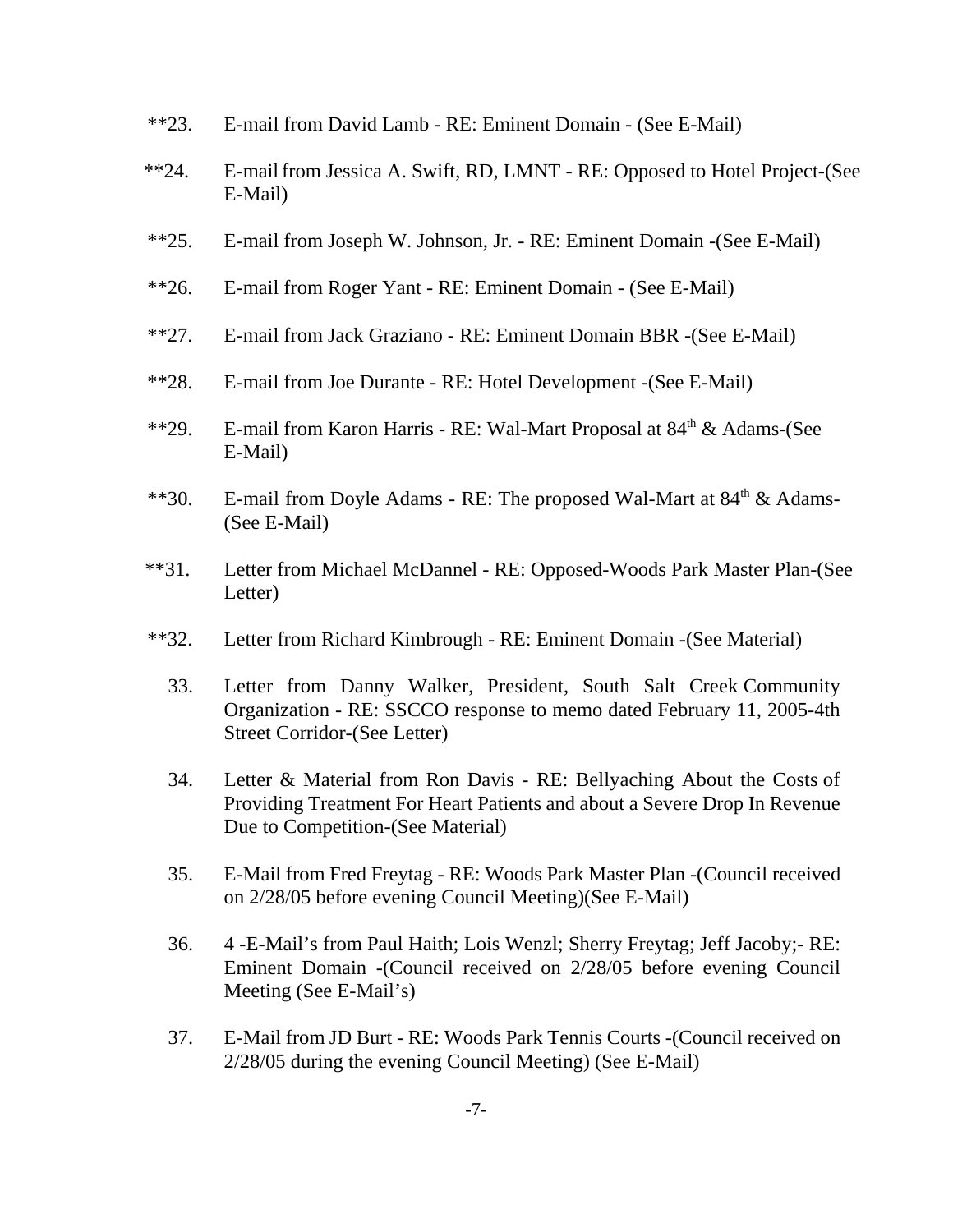- 38. E-Mail from Jarod & Stacey Mundt RE: Eminent Domain -(Council received on 2/28/05 during the evening Council Meeting)(See E-Mail)
- 39. E-Mail from Sandra Johnson, Woods Park resident RE: 'Thank you' for your unanimous vote to amend the Woods Park Comprehensive Plan to eliminate the 3 tennis courts-(See E-Mail)
- 40. E-Mail from Ed Schnabel RE: Tennis Courts-(See E-Mail)
- 41. E-Mail from Ed Schnabel RE: John Q. and  $17<sup>th</sup>$  & P-Q -(See E-Mail)
- 42. Letter from Sharon Welch RE: The ride for five program has been a great benefit for me -(See Letter)
- 43. Letter from Linda Fischer RE: The Wal-Mart proposal at 84<sup>th</sup> & Adams -(See Letter)
- 44. Letter from John Dlouhy RE: The Wal-Mart proposal at  $84<sup>th</sup> \&$  Adams-(See Letter)
- 45. Letter from Sandra Jane Remus RE: Proposed Wal-Mart Supercenter at 84<sup>th</sup> & Adams -(See Letter)
- 46. Letter from Dr. David L. & Patricia R. Steffens RE: Proposed Wal-Mart at 84<sup>th</sup> & Adams-(See Letter)
- 47. Letter from Ruby Augustine -RE: Eminent Domain-(See Letter)
- 48. Letter from Dorothy Kreick RE: Wal-Mart proposed building at  $84<sup>th</sup> \&$ Adams St.- (See Letter)
- 49. Letter from Wynne L. Summers RE: The proposed Wal-Mart at  $84<sup>th</sup>$  & Adams St. -(See Letter)
- 50. Letter from Brad & Mary Parker RE: The proposed Wal-Mart at  $84<sup>th</sup>$  & Adams St. - (See Letter)
- 51. E-Mail from Ron Cerny RE: Woods Park Master Plan-(See E-Mail)
- 52. E-Mail from Citizen of Nebraska RE: New hotel downtown -(See E-Mail)